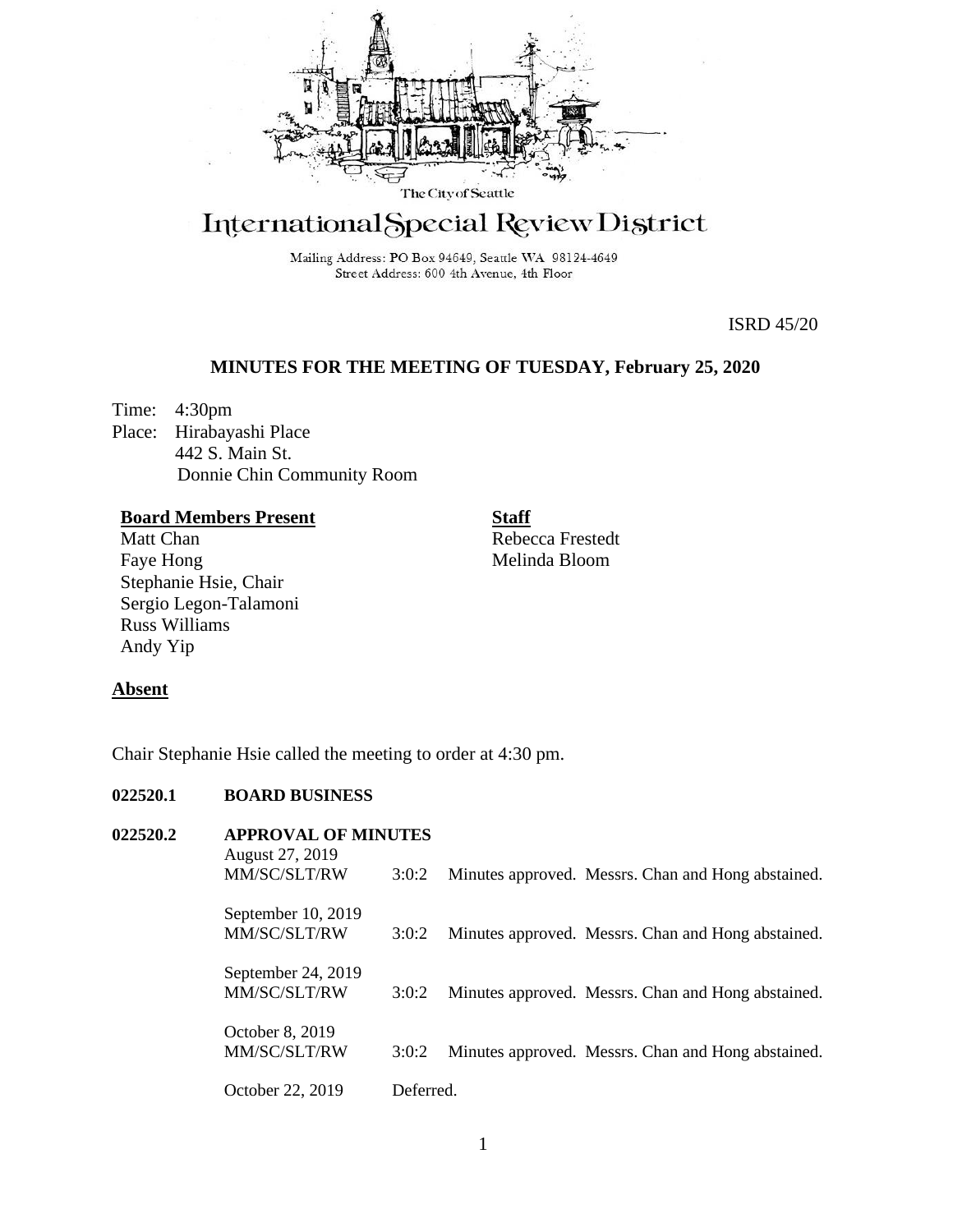*Mr. Yip arrived at 4:43 pm.*

### **022520.3 CERTIFICATES OF APPROVAL**

022520.31 600  $5<sup>th</sup>$  Ave. S. - Uwajimaya *Applicant:* Miye Moriguchi, Uwajimaya

> Ms. Frestedt explained the proposed installation of business signage in multiple locations on the ground floor and proposed installation of louvers and window film on a set of windows on the south façade. See attached plans, photographs and samples. Uwajimaya and Uwajimaya Village was constructed in 2000. It is a non-contributing building partially located within the Asian Design Character District and retail core. The Board recommended approval for exterior alterations and paint colors for the ground floor in 2019.

#### Applicant Comment:

Miye Moriguchi, Uwajimaya, provided drawings and specifications for store signage and a building directory. She proposed new signage at main entry – neon lettering above the storefront and a smaller decal of new logo to right of entry. Samples were distributed. She said on the Weller façade the blade sign will hang below the canopy and will have Uwajimaya and new logo; Kanji characters will be used for text. She said signage at corner of 5<sup>th</sup> and Weller will be revised to just characters along left side 'food street'. She said a digitally printed graphic will be on storefront.

Ms. Moriguchi said directory signage will be placed on south façade and on Weller side for all tenants and apartments. It will be digitally printed and can be changed as needed. At the main entry to the left under the canopy two storefront windows will get translucent film up to transom and louvers above to obscure the back of multi-deck produce display.

Mr. Williams said it sounded straightforward.

Public Comment:

Robert Lowman asked to see images.

Board Discussion:

Ms. Moriguchi clarified that two signs would be consolidated into one.

Mr. Legon-Talamoni said it makes sense to do that.

Board members noted the film is pretty transparent and appreciated the well-organized presentation.

Action: I move that the International Special Review District Board recommend approval of a Certificate of Approval for signs and exterior alterations, as proposed.

The Board directs staff to prepare a written recommendation of approval, based on consideration of the application submittal and Board discussion at the February 25,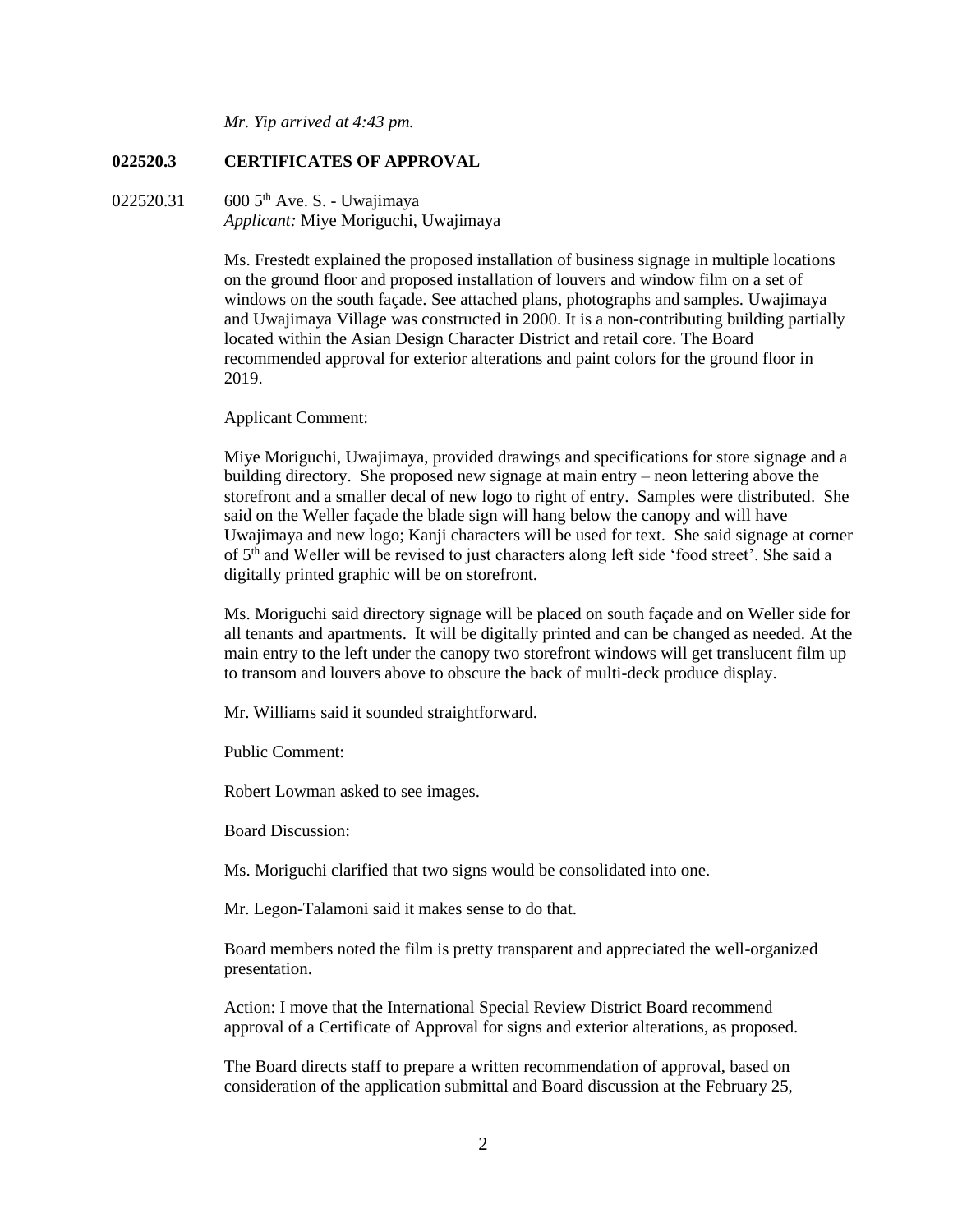2020 public meeting, and forward this written recommendation to the Department of Neighborhoods Director.

The proposed exterior alterations and paint colors meet the following sections of the **International Special Review District Ordinance and** a**pplicable Design Guidelines:**

**SMC 23.66.336 – Exterior building finishes**

**A. General Requirements**

**B. Exterior Building Design Outside the Asian Design Character District**

**SMC 23.66.338 – Signs**

**ISRD Design Guidelines for Signs**

**Secretary of the Interior Standard #9 & #10**

MM/SC/SLT/AY 6:0:0 Motion carried.

022520.32 913 S. Jackson St., Suite A – Phnom Penh *Applicant:* Cassie Lang, Atelier Drome

> Ms. Frestedt explained the proposed installation of a two-sided blade sign to be installed on the canopy and proposed installation of window film on small portion of the west façade. Exhibits included plans, photographs and samples. The Board recommended approval for use in June 2019.

Applicant Comment:

Cassie Lang, applicant representative, said they are ready to re-open. She proposed simple round blade sign, white vinyl letters on wrapped black to be attached to very outer edge of existing awning. She proposed film on glazing to obscure storage closet. She said the logo has been updated with Cambodian and Chinese characters added. She said attachment of blade sign is with through-bolts on edge beam of canopy.

Ms. Frestedt said a building sign plan was approved; this deviates from that and the property owner is supportive. The proposed signage is consistent with signage in district.

Ms. Hsie asked for clarification of where black vinyl will be.

Ms. Lang indicated on the drawing and said it will be just a small portion  $-2' \times 3'$ . She noted that next door the entire lower pane is blacked out.

Public Comment:

Robert Lohman asked to see drawings and specs.

Ms. Hsie said the blacked-out portion was discrete and not the whole length and said she thought it was understandable.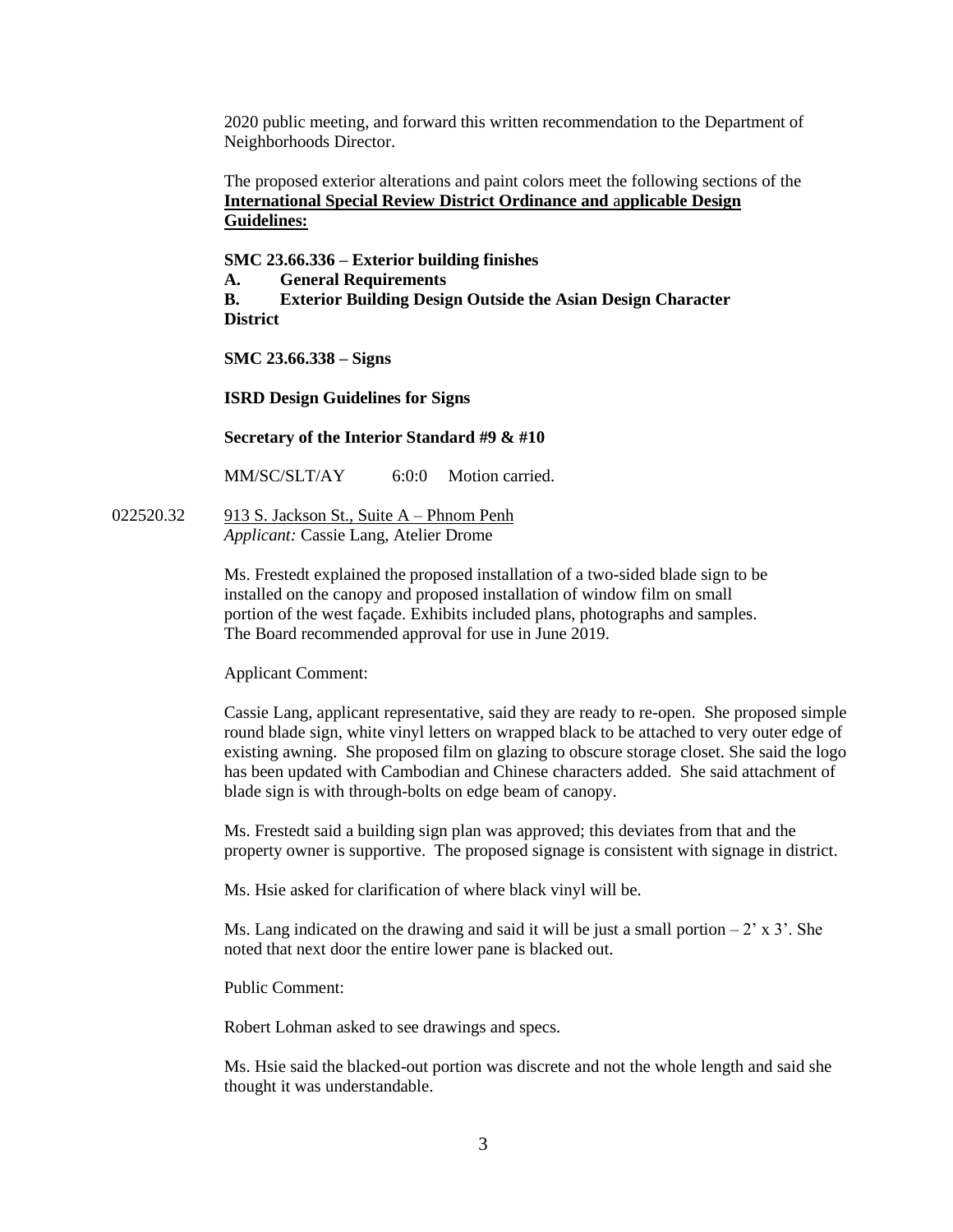Action: I move that the International Special Review District Board recommend approval of a Certificate of Approval for signs and exterior alterations, as proposed.

The Board directs staff to prepare a written recommendation of approval, based on consideration of the application submittal and Board discussion at the February 25, 2020 public meeting, and forward this written recommendation to the Department of Neighborhoods Director.

The proposed sign and exterior alterations meet the following sections of the **International Special Review District Ordinance and** a**pplicable Design Guidelines:**

**SMC 23.66.336 – Exterior building finishes A. General Requirements B. Exterior Building Design Outside the Asian Design Character District**

**SMC 23.66.338 – Signs**

**ISRD Design Guidelines for Signs**

#### **Secretary of the Interior Standard #9 & #10**

MM/SC/MC/FH 6:0:0 Motion carried.

#### **022520. Board Business**

Election for board chair and vice chair. Messrs. Legon-Talamoni and Yip were both nominated for the Chair position; Mr. Yip withdrew his name for chair. The Board unanimously supported Mr. Legon-Talamoni as chair.

Messrs. Yip and Chan were in contention for Vice Chair. Ballots were passed out to board members. Mr. Yip was elected as Vice Chair.

Ms. Hsie departed the meeting.

Ms. Frestedt said board appointments are moving to confirmation; there will be a fivemember board until then.

Mr. Legon-Talamoni asked who the new members will be.

Ms. Frestedt said the two appointees are : Matt Fujimoto and Tanya Woo.

#### **022520.4 BOARD BRIEFINGS**

022520.41 821  $7<sup>th</sup>$  Ave. S. *Presenter:* Case Blum, Hewitt

> Initial briefing on proposed development of a mixed-use building on an undeveloped lot (site of the former Pang Warehouse). Below grade parking is proposed. The focus of this briefing will be on a site study and presentation of massing options.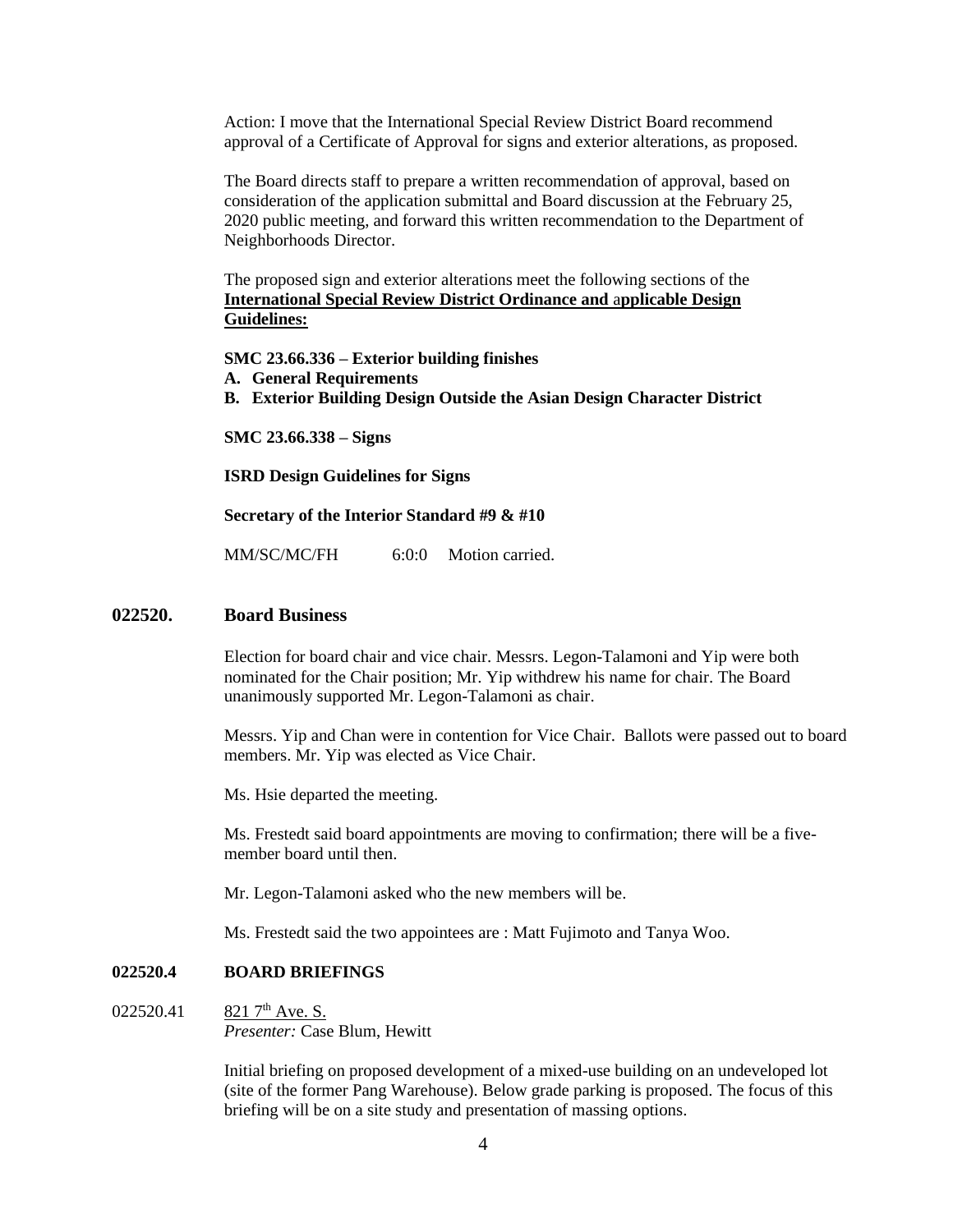Ms. Frestedt provided an overview of the proposal. She said the developers are Pinnacle Plus Development, LLC and Plus Capital Partners, LLC. Case Blum, Hewitt, will be the architect. She said the zoning is International District Mixed (IDM) 165/85-170 and the lot area is 27,358 sq ft (3 adjoining parcels). She said this project will trigger SEPA. S. Dearborn St. is Class II Pedestrian Street (east of 8<sup>th</sup> Ave S.). The site is located just outside of the National Register District and the Asian Design Character District/Retail Core.

Julie Nagle and Case Blum presented. Presentation in DON file. Following are Board and public questions and comments.

Ms. Nagle said there are  $400 - 500$  for-sale units proposed with  $6,000$  square feet of retail at street level and parking below and above grade. 7% of the units will be affordable. Ten units will be three-bedroom units. Site conditions and historical overview was provided. Neighboring façade and zoning analysis were provided. Unimproved alley to be incorporated into project. Three options presented: "Lo-cal Donut", "Lo-Cal Donut Bitten", and "Barbell". She said the barbell option the preferred scheme, because if provides more modulation on alley and public street. She said departures are required for each option.

Mr. Chan asked about the above street-level parking.

Ms. Nagle said they can do no more than four stories; they can go up two and down two.

In response to a question, Ms. Frestedt said there is one project with above grade parking east of I-5, Leschi House. She said there was an easement with the adjacent property owner, requiring parking in that instance. There is screening along sidewalk to activate pedestrian-level. She said for this development, it is recommended that parking be moved away from primary façade.

Ms. Nagle noted Downtown zone rules.

Ms. Frestedt said the district is within the Downtown Zone but the ISRD is an overlay and subject to SMC 23.66.

Ms. Nagle said they are required to provide parking; they wanted it and the community wants it.

Ms. Frestedt noted a recent article that speaks about the challenges of development that includes parking. She noted comment cards are available for public comment.

Public Comment:

Robert Lowman asked about density and zoning.

Ms. Frestedt said ISRD has mixed zoning with preference for residential and ground floor retail for activation.

Ms. Nagle said zoning allows a height of 170' and with incentive it is increased to 180'.

Board Comments: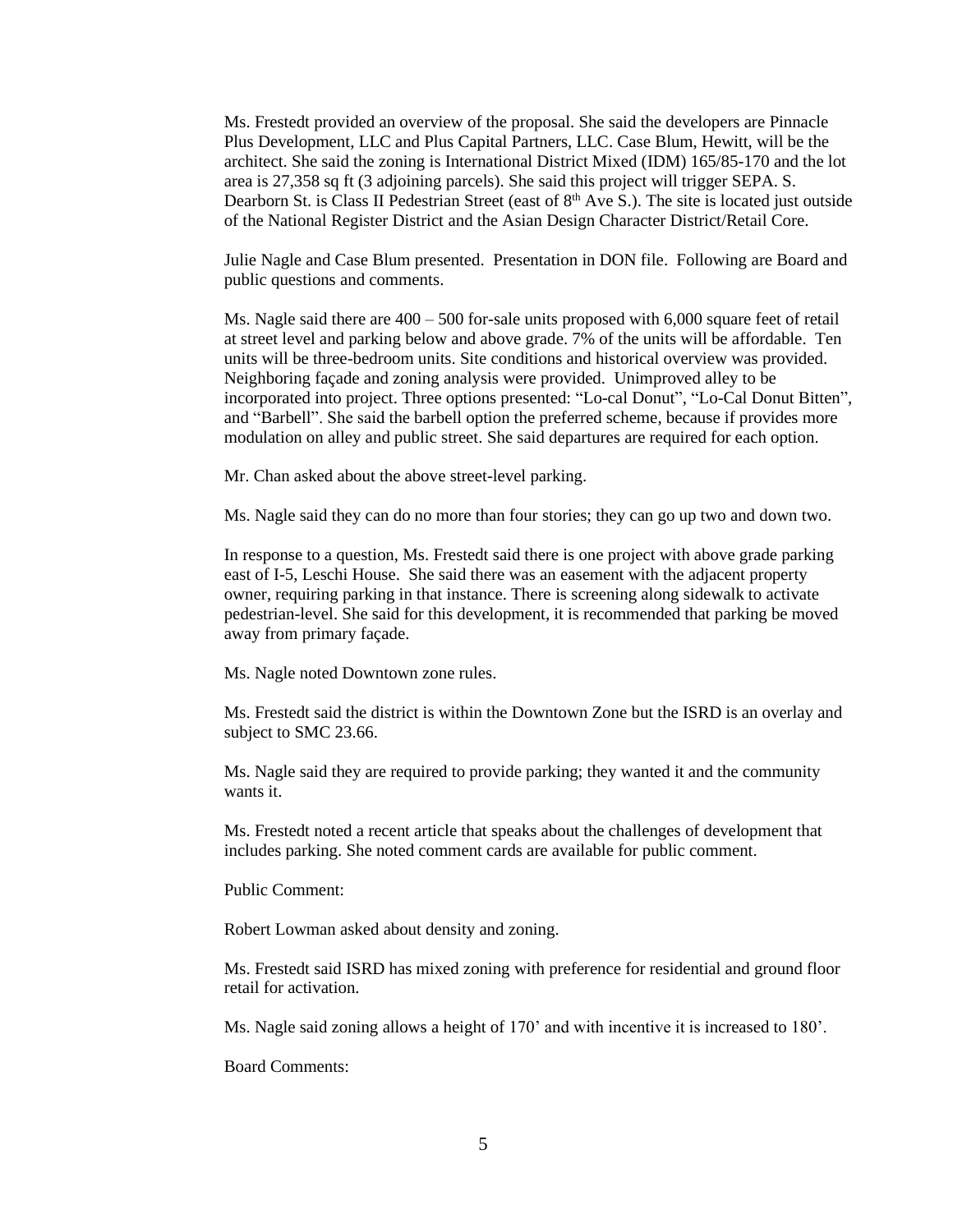Mr. Chan said the barbell option is interesting. He expressed concern about creation of urban canyons like what is happening around the city and is not a good look. He said to set a design concept and have more modulation and texture.

Ms. Nagle said programming can add to modulation.

Mr. Chan said activation is needed and it needs to be at an affordable scale for businesses in the district. He said the  $7<sup>th</sup>$  Ave trolley yard is not inviting.

Ms. Nagle said they heard that from the community.

Mr. Chan asked what outreach had been done.

Ms. Nagle said they have had two meetings with community.

Steve Orser, Plus Development, said they had spoken to SCIDPDA, InterIm, and Chong Wa.

Mr. Chan asked if they could do more.

Mr. Orser said they can, and the BIA suggested that. They are trying to do community meetings in advance.

Mr. Chan encouraged the team to be broader in the scope of outreach. He said there are people all over the region who identify with this community and would like to have input.

Ms. Frestedt noted residents who do not live in buildings managed by community groups mentioned, as one often underrepresented stakeholder group.

Mr. Chan said to talk to business owners about scale and type of businesses.

Mr. Legon Talamoni said the site is an interesting place in urban landscape; it is at a gateway to industrial area; the southern border of the ISRD. He said he gravitated toward the third option – the Barbell - noting the gesture to the south and north. He said he understands the frustration of interior courtyard. He said he supported the idea of stepping back on both sides to provide a heightened sense of living for residents. He said ownership in the district is hard to come by and he appreciated they were creating this. He said it will add to the livability.

Mr. Yip appreciated the options. He asked for shadow studies on the RDA building. He said to activate  $7<sup>th</sup>$  with modulation. He said Dearborn Street needs modulation and needs to be more appealing to the community. He said parking above grade could create 2<sup>nd</sup> and 3<sup>rd</sup> floor space for community to shield parking and it would provide modulation.

Ms. Nagle asked the board stance on upper level parking.

Ms. Frestedt said the board considers departures in response to how they further the goals of the district.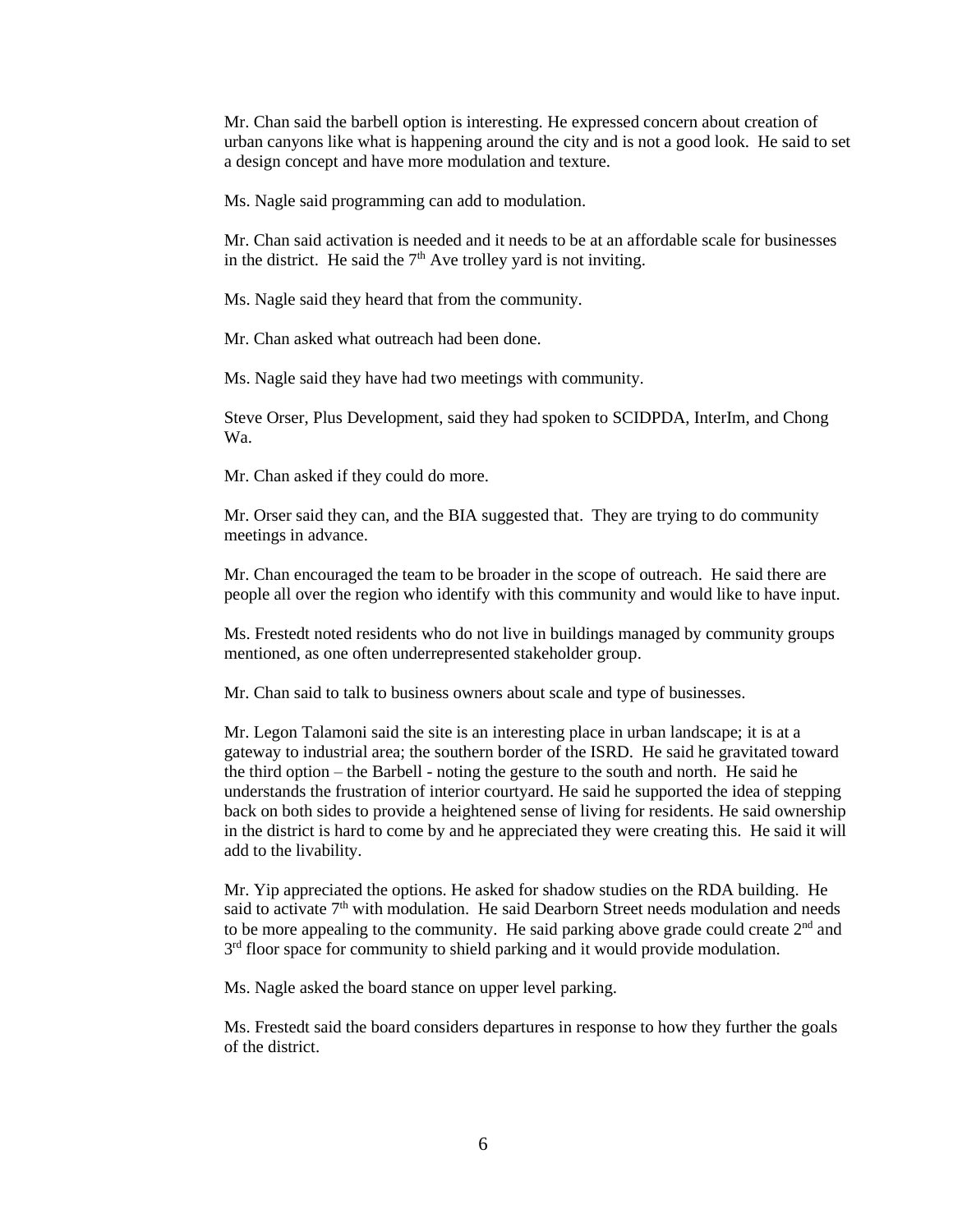Mr. Hong seconded Mr. Chan's comment about outreach and said there has been a lack of it in recent projects. He said two to three adjacent property owners are friends of his and they haven't heard it. He advised the team to do their homework.

Mr. Williams noted a preference for the preferred plan, the Barbell. He said he looked forward to seeing how they continue to develop facades and integrate the building into the fabric of the community. He said to avoid the canyon effect. He said to have some form of activation and setback on Dearborn or  $7<sup>th</sup> - a$  wider sidewalk that can be activated such as a grocery or café. He said to integrate that into the building somehow. As the community develops southward it needs to be fully integrated.

Ms. Nagle said that is a good point – to create its own destination. She said the community wants greenery.

Mr. Williams said it is an exciting project. He recommended developing more opportunities for community involvement. He said to be mindful of security issues. He asked what they would do with Barbell setbacks – a garden? Community space?

Ms. Nagle said they will be amenity spaces, useful spaces people can occupy.

Mr. Williams asked if rooftop amenity is planned.

Ms. Nagel said they haven't thought of that yet.

Mr. Williams asked about parking on  $3<sup>rd</sup>$  and  $4<sup>th</sup>$  floors.

Ms. Nagle reiterated they can go up to and down two. She said the alley drops down and entry will be on grade; there will be a porte cochere for upper level parking. Below grade entry will be on the Charles Avenue side. She said that everything in the area was once up on trestles on shoreline. The area is on fill and that impacts how low they can go.

Mr. Legon Talamoni said above ground parking is not a preferred use. He suggested not expressing that program so that people don't notice it is parking. He said as they continue to refine design, to keep that in mind.

Mr. Williams said it is not a preferred use. He said the board should understand the mechanisms that go into deciding programming / design.

Ms. Nagle said they are balancing the scenarios and impacts of it as part of public realm. She said they want it off the streets. She said there will be 300 parking spaces, all for residents.

There was discussion about the flexibility of design if the above-grade parking area was eventually converted into residential uses.

Mr. Williams said that is forward-thinking. He said the mayor has a strong initiative limiting traffic into the City; at some point will cars be a necessity?

Ms. Nagle said they always do ramps as speed ramps that accommodate new use over time.